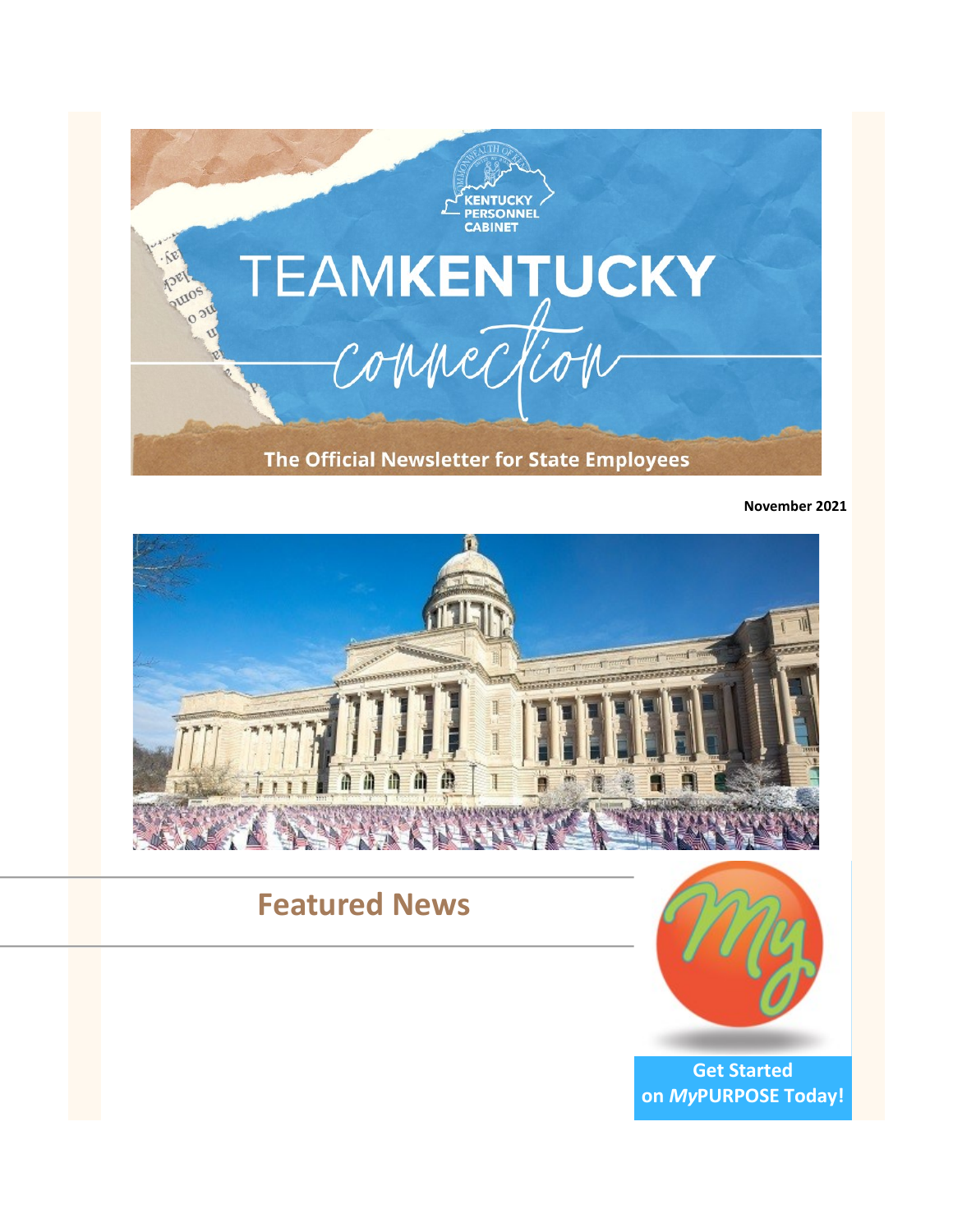

### **Happy Thanksgiving, Team Kentucky!**

My family and I wish each of you a safe and happy Thanksgiving. As we celebrate, I will be giving thanks to you and the part you play daily in helping us build a better Kentucky for all our people.

As we enjoy this time with our loved ones, let's remember that COVID-19 is still a serious threat. But this holiday season we have an opportunity to celebrate safely thanks to the effective vaccines and booster. In fact, just this week we learned Kentucky is number one in the region and above the national average in percentage of full vaccinated individuals that have gotten their booster! Keep up the great work.

Make sure when you sit down at your Thanksgiving table with the people you love, from multiple generations, you have the highest level of COVID-19 immunity you can to protect them and yourself. And if you've got kids like mine who are 5 and older, please get them at least their first vaccination dose before Thanksgiving.

Enjoy the holiday and thank you for all you do for the commonwealth.

Gov. Andy Beshear

andy Berlin

**All Executive Branch employees are highly encouraged to take the COVID-19 vaccine.** With prior supervisory approval, all Executive Branch employees will be granted up to two (2) hours of scheduled work time to take each of the COVID-19 vaccines. Additionally, Executive Branch employees will be granted up to 7.5/8 hours of leave for recuperation from any side effects that may occur.

- Access over 2,000 online training courses and webinars.
- Connect with team members virtually.
- Apply for career opportunities.



#### **[Download the app!](https://youtu.be/HJ3xwpwmDf4)**

- Quick access to benefits, careers, pay and other employment resources.
- Receive instant notifications during emergency situations.
- Stay in the know with the latest employee news.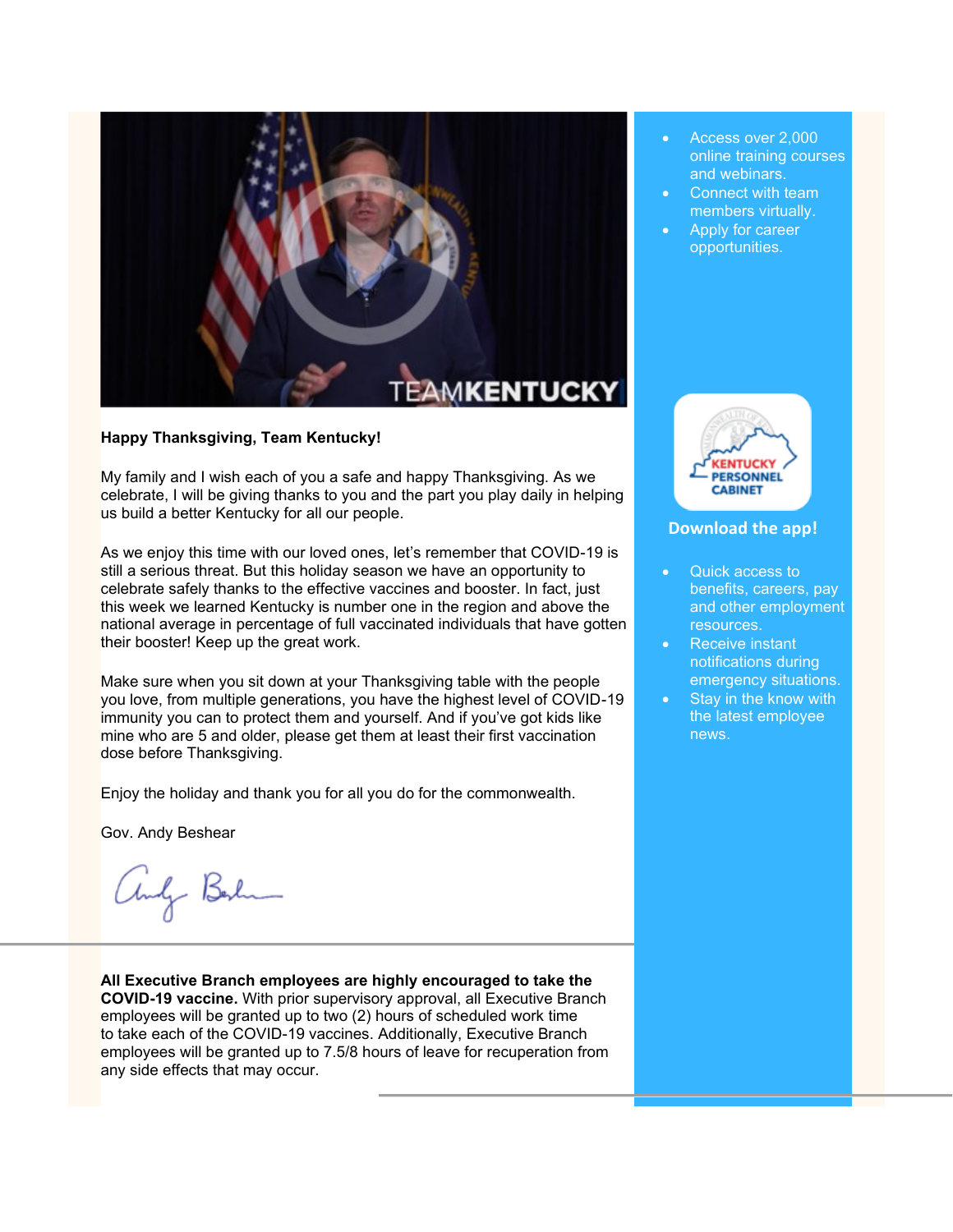#### [Click here for vaccination leave time details](https://personnel.ky.gov/Personnel%20Memos/2021-02.pdf)

### **COVID-19 Testing for Executive Branch State Employees**

With prior supervisory approval, all Executive Branch employees are granted up to two (2) hours of scheduled work time to obtain testing for COVID-19 (timesheet code = EVNT). Testing is now widely available through the Commonwealth with some options listed at [https://govstatus.egov.com/ky-covid-testing.](https://govstatus.egov.com/ky-covid-testing)

As a reminder, employees should not report to work or will be directed to leave work if they are having any of the following symptoms of COVID-19:

- **Fever**
- Chills
- Shortness of breath or difficulty breathing
- New loss of taste or smell
- Sore throat
- New cough
- Nausea/vomiting
- Diarrhea

Furthermore, employees should not report to work or will be directed to leave work if they have been recently diagnosed with COVID-19, or if they are unvaccinated and have been notified that they have been in close contact with someone who has been diagnosed with COVID-19. The employee should remain or return home and contact their supervisor for further information or instructions.

Lastly, while voluntary, all Executive Branch employees are highly encouraged and are granted up to two (2) hours of scheduled work time to take each of the COVID-19 vaccines. Furthermore, depending on an employee's daily work schedule, if an employee is unable to work or telework due to side effects from the first or second COVID-19 vaccination, an employee may utilize up to 7.5 or 8.0 hours of leave for recuperation from the side effect or to seek treatment for the side effect. Please see [PM 21-](https://personnel.ky.gov/Personnel%20Memos/2021-02.pdf) [02](https://personnel.ky.gov/Personnel%20Memos/2021-02.pdf) for details or contact your agency HR office.



*STOGETHERKY* 

## **Face Covering Policy**

As part of the continuing COVID-19 "Healthy at Work" initiative, the

Commonwealth of Kentucky remains committed to limiting the spread of COVID-19 and ensuring the health and safety of our state employees.

### **[CLICK HERE FOR](https://personnel.ky.gov/Pages/employeeevents.aspx)  [PERSONNEL EVENT](https://personnel.ky.gov/Pages/employeeevents.aspx)  [CALENDAR](https://personnel.ky.gov/Pages/employeeevents.aspx)**

**BLOOD DONATIONS NEEDED!**

**[Click here for November](https://personnel.ky.gov/Pages/Blood-Donation-Calendar-.aspx)  [Blood Donation Information](https://personnel.ky.gov/Pages/Blood-Donation-Calendar-.aspx)**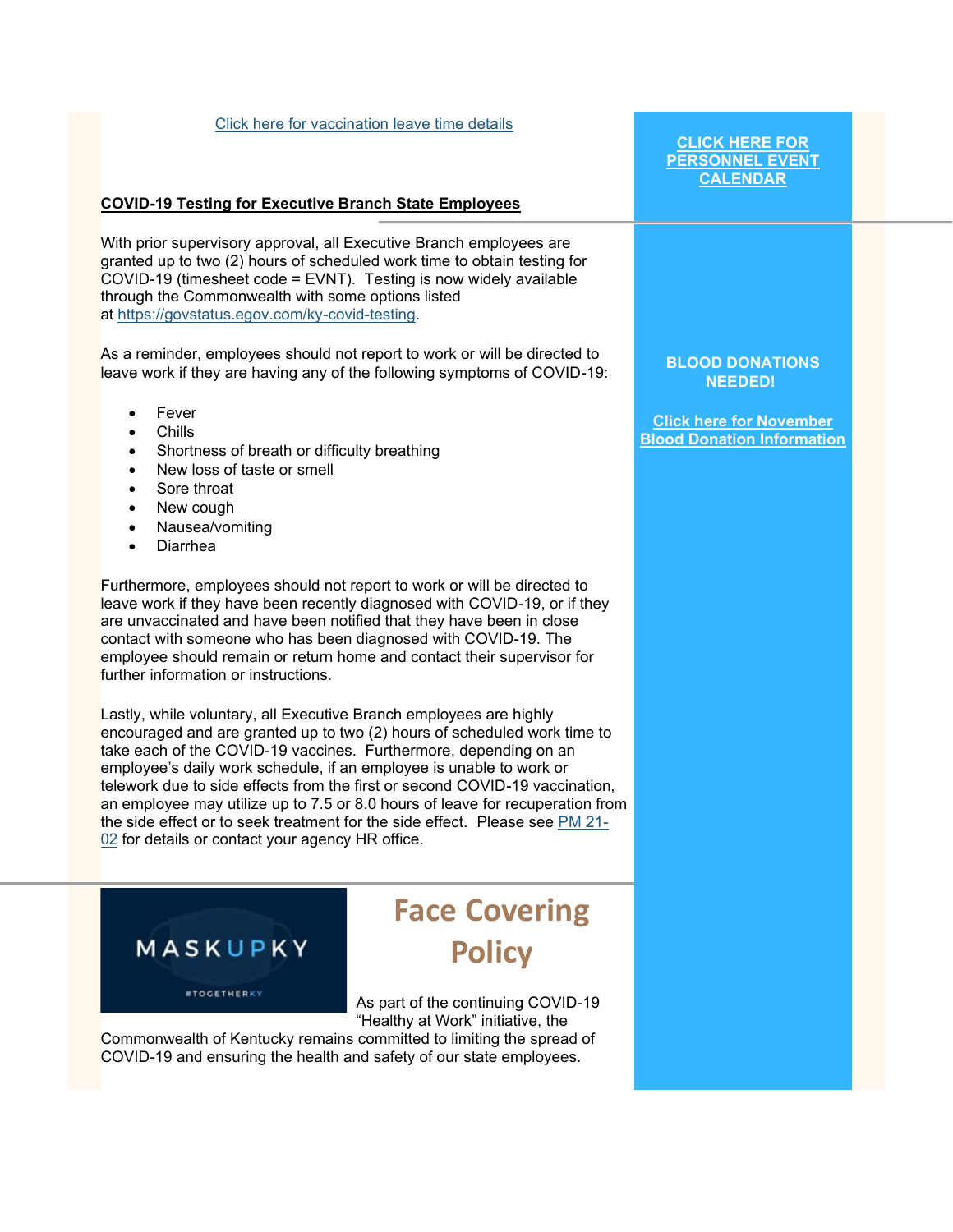Accordingly, employees, regardless of vaccination status, will be required to wear a face covering when present in Executive Branch buildings/offices and in state vehicles, where another employee is present. This policy will be continually monitored, re-evaluated, and revised, if necessary.

### **[Click here to view Personnel Memo](https://personnel.ky.gov/Personnel%20Memos/2021-11.pdf)**



## **2022 Holidays for State Personnel**

State offices shall be closed and state employees shall be given a holiday on the following days:

| Martin Luther King, Jr.'s BirthdayMonday, January 17, 2022 |                             |
|------------------------------------------------------------|-----------------------------|
| Good Friday (1/2 day)                                      | Friday, April 15, 2022      |
| <b>Memorial Day</b>                                        | Monday, May 30, 2022        |
| Independence Day                                           | Monday, July 4, 2022        |
| Labor Day                                                  | Monday, September 5, 2022   |
| Veterans Day                                               | Friday, November 11, 2022   |
| Thanksgiving                                               | Thursday, November 24, 2022 |
|                                                            | Friday, November 25, 2022   |
| Christmas                                                  | Friday, December 23, 2022   |
|                                                            | Monday, December 26, 2022   |
| New Year's Day                                             | Friday, December 30, 2022   |
|                                                            | Monday, January 2, 2023     |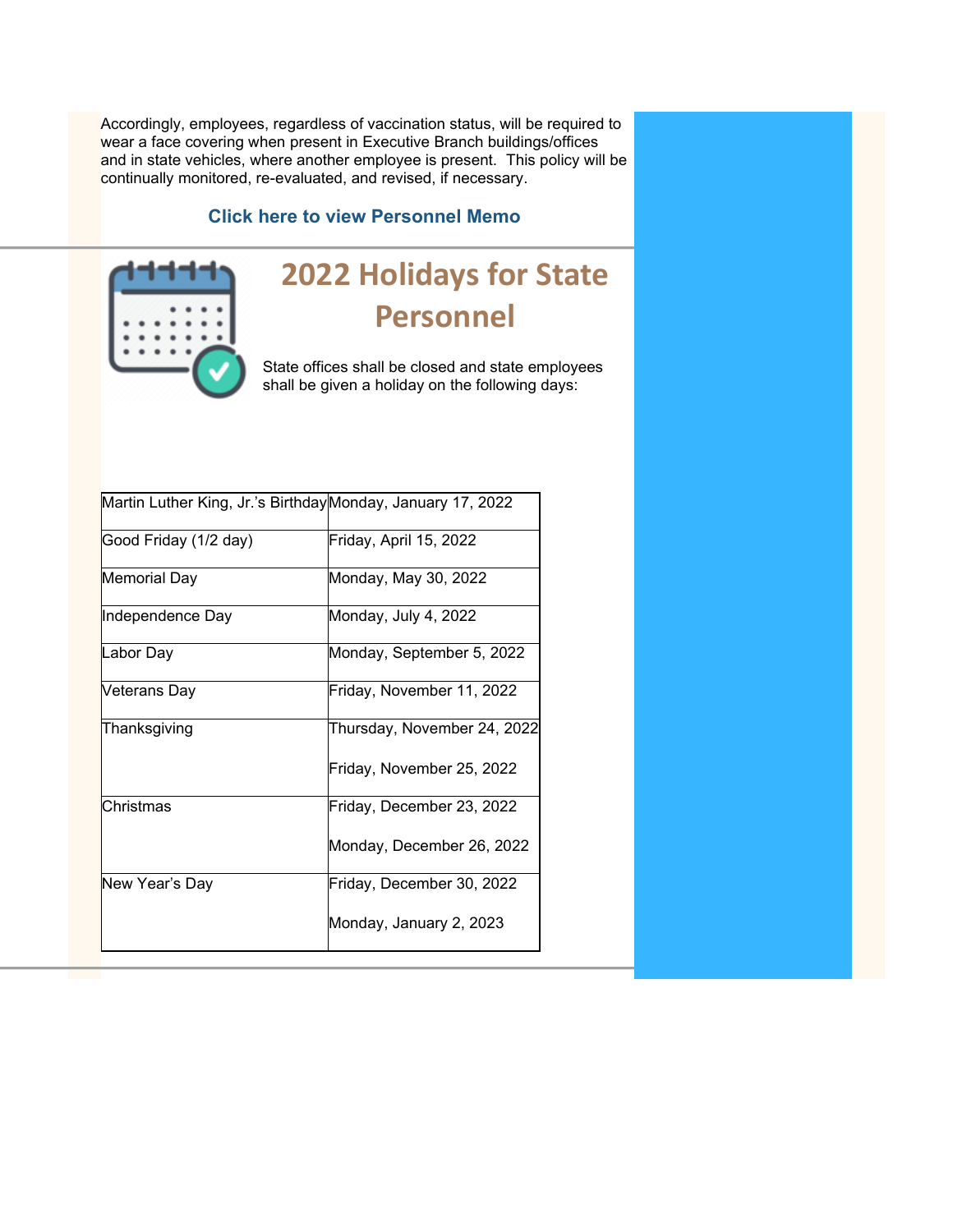

*(pictured Louisville Mayor Greg Fischer and Deputy Commissioner Lynice Noel)*

## **Kentucky Dept. Veterans Affairs Recognizes Louisville Leaders**

On October 29, Kentucky Department of Veterans Affairs presented Louisville Mayor Greg Fischer and Louisville Metro Veterans Coordinator John Miles plaques of appreciation for their support of veterans in Louisville community.

This event was held at Metro City Hall in Louisville, KY at the Mayor's Week of Valor Press Conference.

[Click here to see full list of Week of Valor events](https://louisvilleky.gov/resilience-and-community-services/document/2021mayorsweekofvalorfinalv2pdf)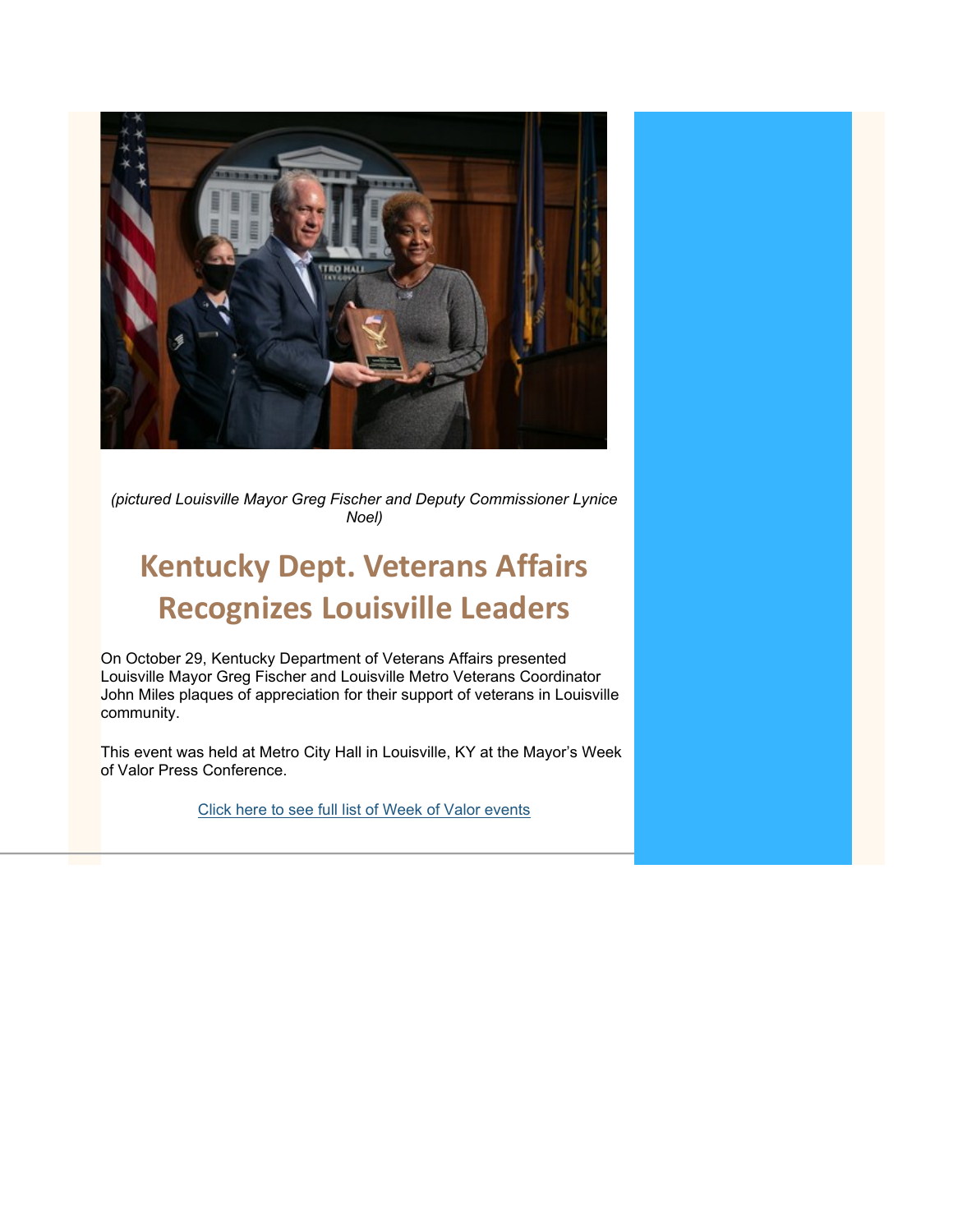

# **Kentucky Department of Veterans Affairs Honors Veterans at Pow Wow**

In September, The Kentucky Department of Veterans Affairs (KDVA) was asked by the Richmond, KY Native American Pow Wow Committee to speak about the services they offer at their annual event. KDVA H.R. Executive, John Ostroske spoke on Saturday and Sunday at the event, sharing about the quality of life in KDVA's long term facilities, the dignity of services in KDVA's cemeteries, the expert assistance given to veterans seeking federal V.A. benefits, as well as statewide programs for women veterans, homeless veterans and veterans seeking employment. He also spoke of initiatives KDVA is involved in, such as the Governor's Challenge to reduce veteran suicide and partnering with the Skill-Bridge Program that assists military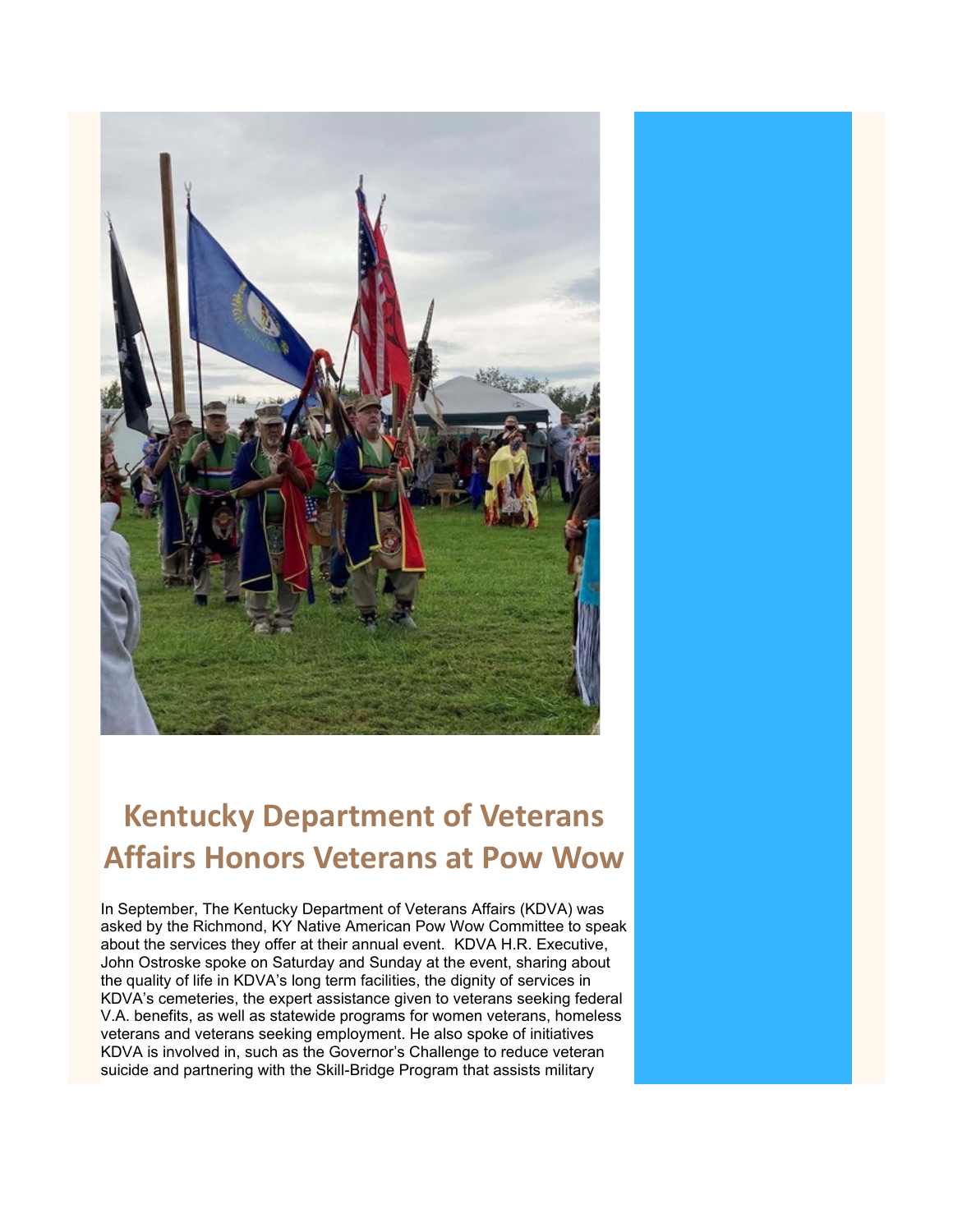service members find internships and possible jobs before they leave the military.

Ostroske shared how the staff of KDVA have a sense of mission, rather than just doing a job. Most are veterans themselves and understand veteran issues. He shared several examples of staff dedication and how lives have been impacted by the services provided.

Ostroske, who is a veteran and a member of the Sault Ste. Marie Tribe of Chippewa Indians, honored the veterans present for their service, giving special recognition to the Color Guard. He noted that Native Americans have fought in every war of the United States, and have a culture of honoring and supporting veterans.



# **Kosair Kids® Financial Assistance Program**

The Financial Assistance Program provides direct financial assistance to families in Kentucky and Southern Indiana. The program is designed to help with medical, equipment, and therapy bills of children 17 years of age and under, or still attending high school, whose families cannot otherwise afford to pay. In addition, our staff provides support in purchasing needed medical equipment/devices. Each application receives a full review to determine how best Kosair Charities can aid the family.

### **Fast Facts:**

- All requests for invoices payable to Norton Children's Hospital should be submitted to Norton Healthcare.
- Beginning October 1, 2019 all requests for invoices payable to Kids Center for Pediatric Therapies should be submitted directly to Kids Center for Pediatric Therapies.
- Bills in collection and routine medical procedures are not eligible for consideration.
- There is no financial restriction for assistance; every application is looked at individually by a committee to determine need.
	- Examples of provided assistance include (but not limited to):
		- o auditory evaluations and hearing aids.
		- o physical, occupational, and speech therapies.
		- o medical equipment such as wheelchairs, power chairs, and custom bicycles & tricycles.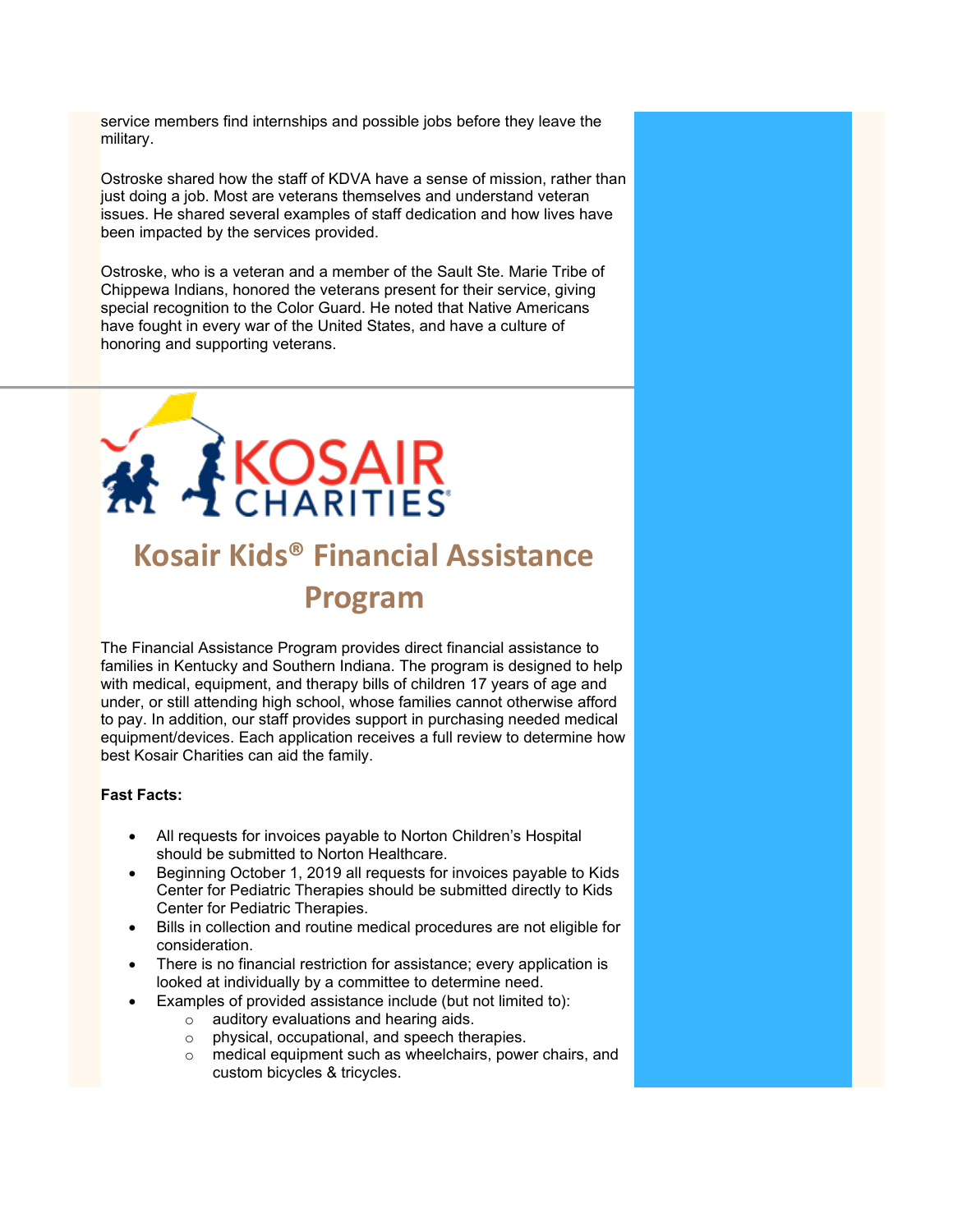o medical bills relating to non-routine medical and dental procedures.

For more information, please contact Kim Panter at [kpanter@kosair.org](mailto:kpanter@kosair.org) or [502-814-9872.](tel:5028149872)



## **The Mattingly Family's Story**

When the Mattingly's daughter was born at 27 weeks they had no idea how they would get through the road ahead...the Ronald McDonald House, supported by CHC, a KECC Charity, was there for them in ways they could never imagine.

### **[Click here to WATCH "The Mattingly Family -](https://www.youtube.com/watch?v=n_Md9B75lfY) YouTube**

Your support of KECC helps to make it happen! Visit **[https://khris.ky.gov](https://urldefense.com/v3/__https:/r20.rs6.net/tn.jsp?f=001afSDdwzPHD5GYBNKQigyESg4TVaLD1DTY8JxOs16Iu2MnpSifo-QwpUiynkQzSpDjiYJnjyZfZNKDfmtz9C3qDOx5xOTnIWl5b6DiyuRIVqXWuHFz9-tBBhn0Ov5MZyCeCGwMRhl9U4=&c=8ZL3e4A6aJywNZGWZqrRSgqRFcPOt5rw8r_y8uPMnNLKSMQ9J-jnHQ==&ch=JYh1ZVHfgIc5oR_iY68YCfNGVXch72XuSbOwrxfBJ38AUxc6BN7JVA==__;!!Db6frn15oIvDD3UI!zoYWKlQhENNJXxzFQ8tdwDIGAYzCZ96Yqm3DL-n85GsIis_-C9Q-ldxghv6TDtb5%24)** to make a pledge of \$24 or more today!



# **Winter Safety Tips: Recognize, Understand, Act**

Did you know that the most dangerous part of our workday is when we are on the road? However, when it comes to severe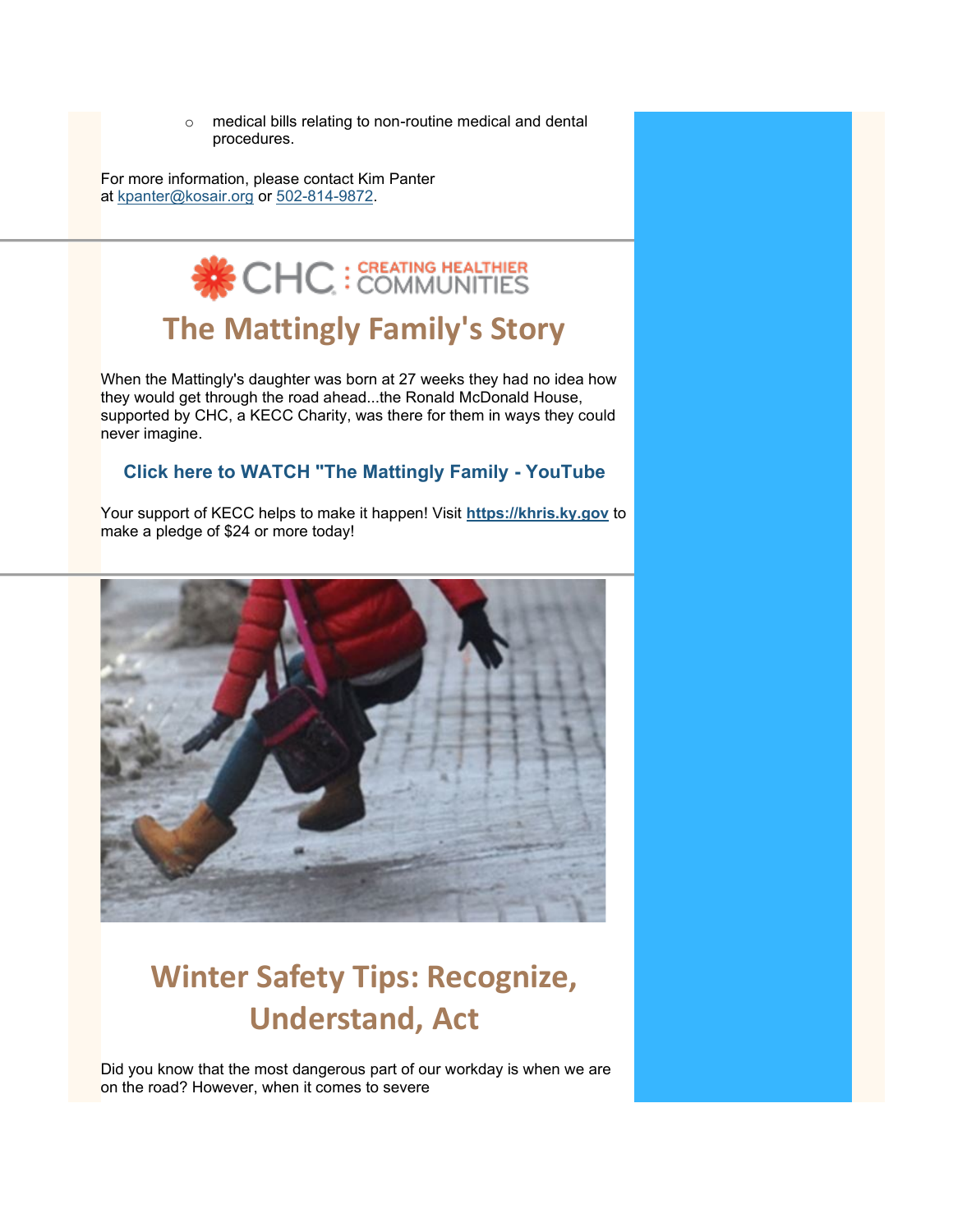injuries, they can also happen in our parking lots as we exit cars and walk into our workplace during the winter season.

While we cannot avoid winter conditions entirely, all of us can act defensively this winter season to minimize risk and avoid injuries by practicing the following these tips:

### **[Click here for tips](https://www.nsc.org/getmedia/b41eef65-3ee6-4ad8-bcb6-4b304c0c6750/winter-defensive-walker.pdf.aspx)**



## **Celebrating 35 Years of Training & Development: Governor's LEAD Conference**

The Kentucky Personnel Cabinet hosted the 35<sup>th</sup> annual Governor's Conference on Leadership, Equality, Accessibility and Diversity (LEAD), Nov. 18-19.

This year's two-day virtual event attracted 1,049 registrants from both public and private sectors representing several states across the U.S.

The event featured an impressive line-up of presenters, addressing topics such as inclusive leadership, strategies for self-care and understanding today's multi-generational workplace. *[Click here for agenda](https://kylead.ky.gov/Content/Documents/LEADFullAgenda.pdf)*

This year's event theme was *Diversity and Inclusion: Powering a Better Kentucky.*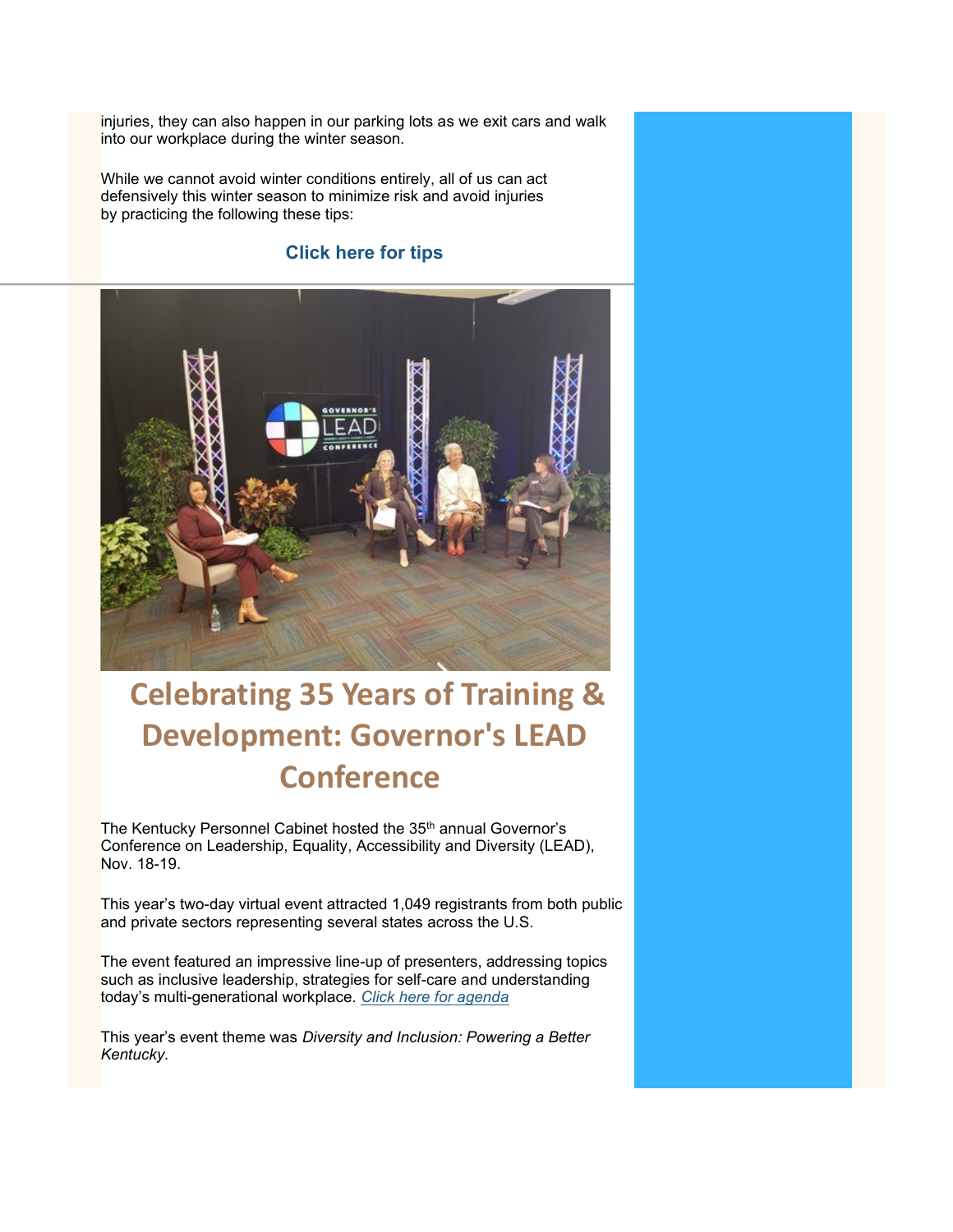The 2021 virtual event was emceed by KET Director of Public Affairs and Moderator Renee Shaw, featured an opening address from Gov. Andy Beshear and a keynote presentation from nationally acclaimed diversity, inclusion and bias expert, Risha Grant.

The annual LEAD Conference also recognized the accomplishments of Kentuckians, state agencies and employees who have made significant accomplishments in the areas of diversity and inclusion with the George W. Wilson Sr. Equity Achievement, Charles W. Anderson Laureate and the inaugural IMPACT awards. This year's Anderson Award recipient was Edgardo Mansilla, Executive Director of the Americana Community Center in Louisville, KY.



## **Governmental Services Center to Launch "Playlists"**

Playlists will be collections of learning content curated by the Personnel Cabinet located on the Learner homepage in the *Featured* carousel. Employees can follow Playlists and suggested training to assist in their career development. Managers will be able to share playlists with their employees.

**[About the Personnel Cabinet](https://personnel.ky.gov/pages/about-cabinet.aspx)**